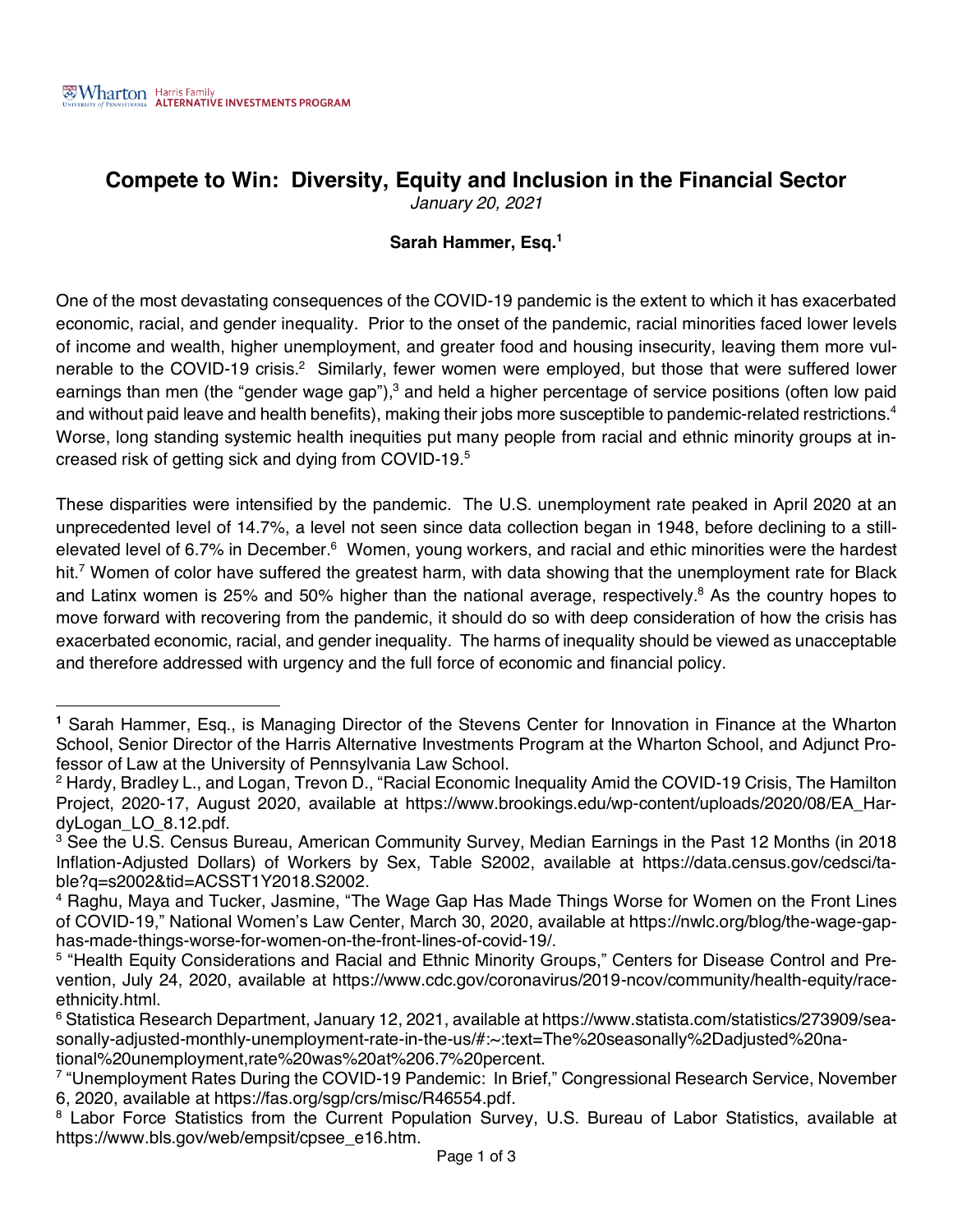Moving forward from the status quo requires a financial sector that understands diversity and the deep inequalities facing the country. The data on benefits of diversity in business is substantive: Diverse teams are critical for growth, as companies that establish inclusive business cultures and policies are more likely to report increases in creativity and innovation. $^9\,$  In turn, studies show that this creativity and innovation may result in  $\sim$ 19% higher revenues.<sup>10</sup> Diverse corporate boards are associated with more effective risk management,<sup>11</sup> fewer financial reporting mistakes,<sup>12</sup> and investment in higher-quality audits.<sup>13</sup> Research even shows that companies that embrace gender diversity on their executive teams are 21% more likely to experience above-average profitability.<sup>14</sup> In sum, diversity is correlated with better business outcomes.

Despite these numbers, the statistics on diversity within the financial services sector are abysmal. Among the CEOs of the ten largest U.S. banks, there are literally no women or people of color.15 Within the ten largest private equity firm executive leadership teams, they are comprised of less than 10% women or people of color.<sup>16</sup> In venture capital, 65% of firms have zero female partners<sup>17</sup>, and only 4% of the entire venture capital industry identifies as African American.<sup>18</sup> Among CEOs of the ten largest investment management firms, there are few women or minorities in the top ranks.<sup>19</sup> Moreover, a review of asset management firm ownership shows that firms with female or minority ownership make up just 1.3% of all industry assets under management, despite the fact that diverse-owned funds perform at a level comparable to that of their non-diverse peers.<sup>20</sup>

<sup>15</sup> Wharton analysis as of January 20, 2021.

<sup>19</sup> Wharton analysis as of January 20, 2021.

<sup>9 &</sup>quot;Women in Business and Management: The Business Case for Change," Global Report of the The International Labour Organization, 2019, available at https://www.ilo.org/global/publications/books/WCMS\_700953/lang- en/index.htm.

<sup>&</sup>lt;sup>10</sup> "How Diverse Leadership Teams Boost Innovation," BCG Henderson Institute Study, January 23, 2018, available at https://www.bcg.com/en-us/publications/2018/how-diverse-leadership-teams-boost-innovation.

<sup>11</sup> Chen, Jie, et. al., "Research: When Women Are on Boards, Male CEOs Are Less Overconfident," *Harvard Business Review*, September 12, 2019, available at https://hbr.org/2019/09/research-when-women-are-onboards-male-ceos-are-less-overconfident.

<sup>&</sup>lt;sup>12</sup> Wahid, Aida Sijamic, "The Effects and the Mechanisms of Board Gender Diversity: Evidence from Financial Manipulation," *Journal of Business Ethics*, vol. 159 (2019), at 705-725, available at https://link.springer.com/article/10.1007/s10551-018-3785-6.

<sup>13</sup> Lai, Karen M.Y., et. al., "Board Gender Diversity, Auditor Fees, and Auditor Choice," *Contemporary Accounting Research*, vol. 34, no. 3 (2017): at 1681-1714, available at https://onlinelibrary.wiley.com/doi/10.1111/1911- 3846.12313.

<sup>&</sup>lt;sup>14</sup> "Delivering through diversity," McKinsey Report, January 18, 2018, available at https://www.bcg.com/enus/publications/2018/how-diverse-leadership-teams-boost-innovation.

<sup>&</sup>lt;sup>16</sup> Wharton analysis of executive and management committees at the ten largest private equity firms, as of January 25, 2021. *See, also,* "Women in PE: Into the Man Cave," *The Deal*, June 22, 2020, available at https://www.thedeal.com/private-equity/women-struggle-climbing-private-equity-ladder/.

<sup>&</sup>lt;sup>17</sup> "More Women Became VC Partners Than Ever Before in 2019 But 65% of Venture Firms Still Have Zero Female Partners," *Medium*, February 7, 2020, available at https://medium.com/allraise/more-women-becamevc-partners-than-ever-before-in-2019-39cc6cb86955.

<sup>18</sup> "Black Venture Capitalists Control Silicon Valley's Quiet Racism," *Bloomberg News*, August 24, 2020, citing a 2018 study by the National Venture Capital Association, available at https://www.fa-mag.com/news/black-venture-capitalists-confront-silicon-valley-s-quiet-racism-57617.html?print#:~:text=The%20U.S.%20population%20is%2013,investments%2C%20are%20African%2DAmerican.

<sup>&</sup>lt;sup>20</sup>"Diversifying Investments: A Study of Ownership Diversity and Performance in the Asset Management Industry," The Knight Foundation, January 28, 2019, available at https://knightfoundation.org/reports/diversifying-investments-a-study-of-ownership-diversity-and-performance-in-the-asset-management-industry/.